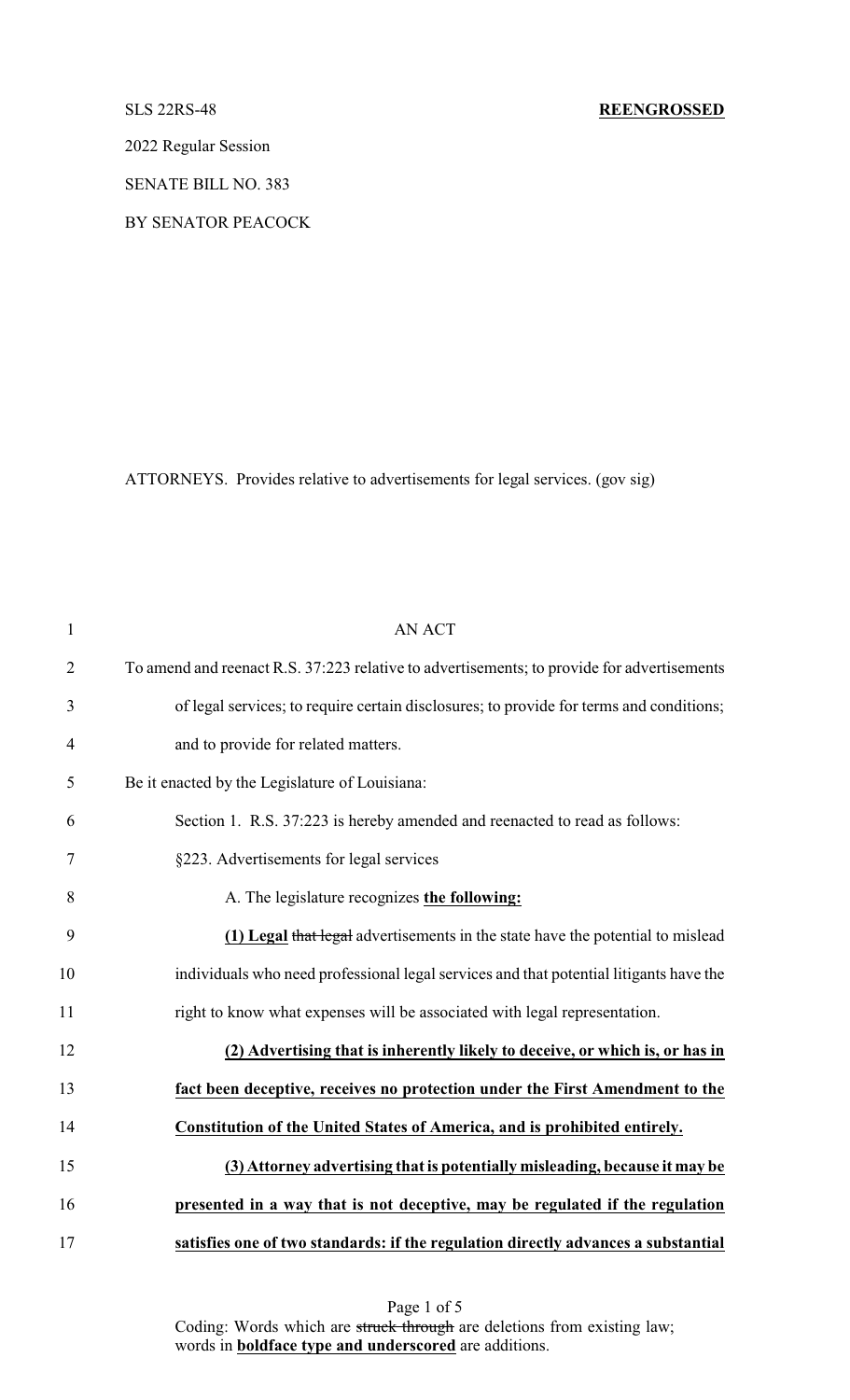| $\mathbf{1}$   | government interest and is not more extensive than necessary to serve that               |
|----------------|------------------------------------------------------------------------------------------|
| $\overline{2}$ | interest, or if disclosure is required that is reasonably related to the state's         |
| 3              | interest in preventing deception of consumers.                                           |
| $\overline{4}$ | B.(1) Any advertisement for legal services, in any format, that contains a               |
| 5              | reference to a monetary settlement agreement or an award by a jury verdict               |
| 6              | previously obtained by the advertising attorney shall, in the same advertisement,        |
| 7              | disclose all attorney fees paid to the advertising attorney that are associated with the |
| $8\,$          | settlement agreement or award by jury verdict.                                           |
| 9              | (2) The disclosure of all attorney fees associated with the settlement or jury           |
| 10             | verdict when presented in print shall be in a font size no smaller than half the size of |
| 11             | the largest font size used in the advertisement and when presented verbally shall be     |
| 12             | audible, intelligible, and presented with equal prominence and in the same manner        |
| 13             | as the other parts of the advertisement.                                                 |
| 14             | C. Any advertisement for legal services, in any format, containing a                     |
| 15             | reference or testimonial to past successes or results obtained shall be presented        |
| 16             | in a truthful, nondeceptive manner and shall include a disclaimer such as                |
| 17             | "Results May Vary" or "Past Results are not a Guarantee of Future Success".              |
| 18             | D. Any advertisement for legal services or any unsolicited written                       |
| 19             | communication, in any format, that includes the portrayal of a client by a               |
| 20             | nonclient or the depiction of any event or scene or picture that is not actual or        |
| 21             | authentic shall include a disclaimer. Any words or statements required by this           |
| 22             | Section to appear in an advertisement or unsolicited written communication               |
| 23             | shall be clearly legible if written or intelligible if spoken aloud. All disclosures     |
| 24             | and disclaimers shall be clear, conspicuous, and clearly associated with the item        |
| 25             | requiring disclosure or disclaimer. Written disclosures and disclaimers shall be         |
| 26             | clearly legible and, if televised or displayed electronically, shall be displayed for    |
| 27             | a sufficient time to enable the viewer to easily see and read the disclosure or          |
| 28             | disclaimer. Spoken disclosures and disclaimers shall be plainly audible and              |
| 29             | clearly intelligible.                                                                    |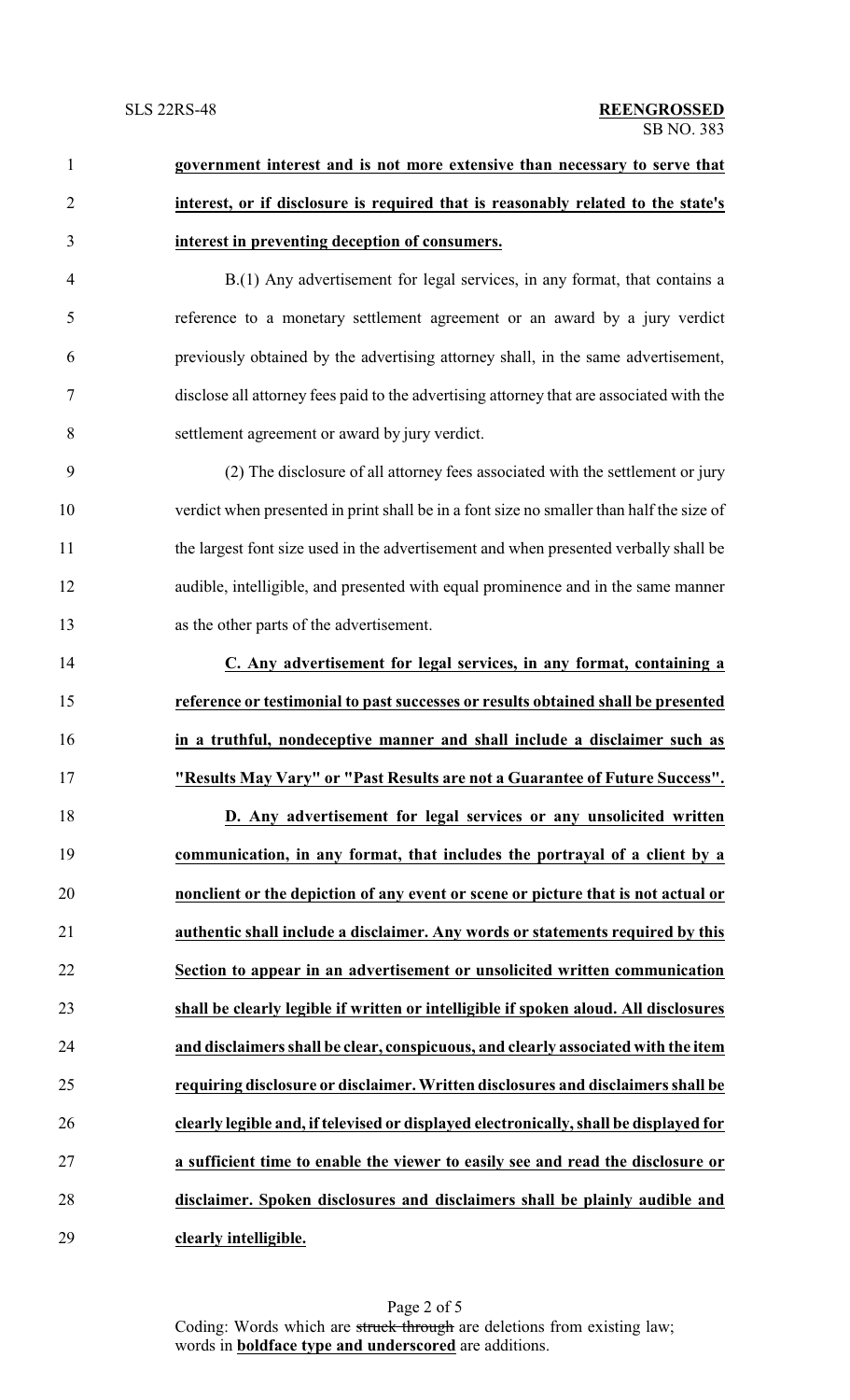| $\mathbf{1}$   | E. The following communications in attorney advertisements shall be                                        |
|----------------|------------------------------------------------------------------------------------------------------------|
| $\overline{2}$ | prohibited:                                                                                                |
| 3              | (1) Any advertisement for legal services, in any format, that utilizes a                                   |
| 4              | nickname, moniker, motto, or trade name that states or implies an ability to                               |
| 5              | obtain results in a matter.                                                                                |
| 6              | (2) Any advertisement for legal services, in any format, that promises                                     |
| 7              | results.                                                                                                   |
| 8              | $E$ . The Louisiana Supreme Court may adopt rules as necessary to                                          |
| 9              | implement and enforce the provisions of this Section by December 22, 2022.                                 |
| 10             | $\overline{D}$ . $\overline{G}$ . (1) For purposes of this Section, "media entity" includes the following: |
| 11             | (a) Radio or television broadcast station.                                                                 |
| 12             | (b) Cable television company.                                                                              |
| 13             | (c) Newspaper or periodical company.                                                                       |
| 14             | (d) Billboard company.                                                                                     |
| 15             | (e) Voice, data, or other communications.                                                                  |
| 16             | (f) Information services.                                                                                  |
| 17             | (g) Internet access provider.                                                                              |
| 18             | (h) Bona fide news or public interest website operator.                                                    |
| 19             | (2) The provisions of this Section shall not limit or otherwise affect the                                 |
| 20             | carriage, distribution, transmission, or display of any advertisement by a media                           |
| 21             | entity. Any carriage, distribution, transmission, or display of an advertisement by a                      |
| 22             | media entity shall not be considered a violation of this Section by the media entity.                      |
| 23             | Section 2. R.S. 37:223(A), as amended by this Act, is consistent with prior                                |
| 24             | jurisprudence and establishes the factors used to determine when communication in attorney                 |
| 25             | advertising may be regulated. See, Public Citizen Inc. v. Louisiana Disciplinary Bd., 632                  |
| 26             | F.3d 212 (2011).                                                                                           |
| 27             | Section 3. Notwithstanding any other law to the contrary, the attorney general shall                       |
| 28             | represent or supervise the representation of the interest of the state in any action or                    |
| 29             | proceeding in which the constitutionality of this Act is challenged or assailed.                           |

Page 3 of 5 Coding: Words which are struck through are deletions from existing law; words in **boldface type and underscored** are additions.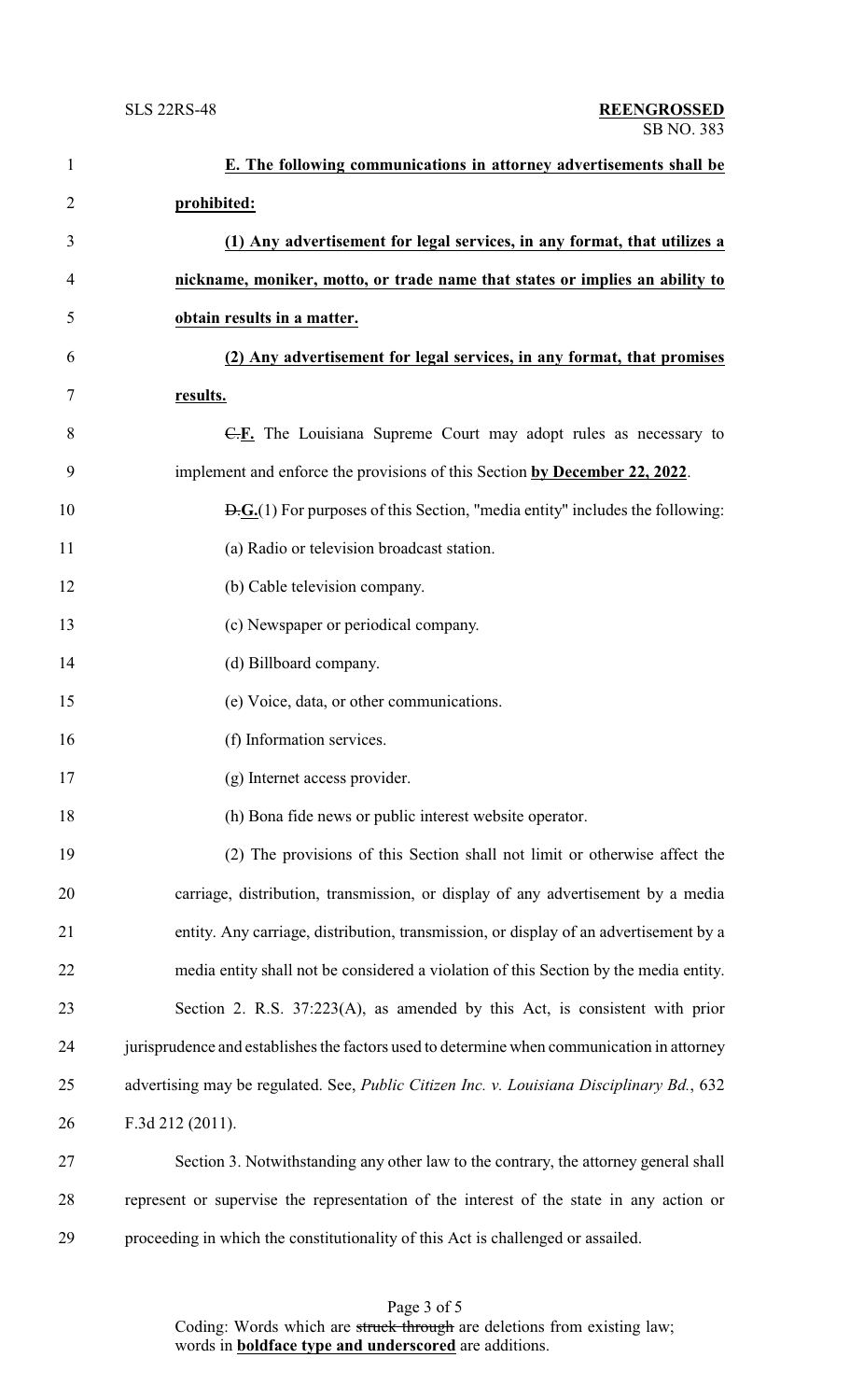Section 4. If any one or more provisions, sections, subsections, sentences, clauses, phrases, or words of this Act or the application thereof to any person or circumstance is found to be unconstitutional, the same is hereby declared to be severable in accordance with R.S. 24:175 and the balance of this Act shall remain effective notwithstanding such unconstitutionality. Section 5. This Act shall become effective upon signature by the governor or, if not signed by the governor, upon expiration of the time for bills to become law without signature

8 by the governor, as provided by Article III, Section 18 of the Constitution of Louisiana. If

9 vetoed by the governor and subsequently approved by the legislature, this Act shall become

10 effective on the day following such approval.

The original instrument and the following digest, which constitutes no part of the legislative instrument, were prepared by Lebra R. Bias.

## DIGEST SB 383 Reengrossed 2022 Regular Session Peacock

Proposed law provides the standard by which communication in attorney advertisements may be regulated.

Present law provides that any advertisement for legal services, in any format, that contains a reference to a monetary settlement agreement or an award by a jury verdict previously obtained by the advertising attorney shall, in the same advertisement, disclose a full accounting of all expenses associated with such settlement agreement or award by jury verdict.

Proposed law retains present law and adds an additional requirement that any advertisement for legal services containing a reference or testimonial to past successes or results obtained be presented in a truthful, nondeceptive manner by including a disclaimer such as "Results May Vary" or "Past Results are not a Guarantee of Future Success".

Present law requires that disclosure of all expenses associated with the settlement or jury verdict be in a font size no smaller than half of the largest font size used in the advertisement.

Proposed law retains present law and adds that any advertisement for legal services or any unsolicited written communication, in any format, that includes the portrayal of a client by a nonclient or the depiction of any event or scene or picture that is not actual or authentic shall include a disclaimer.

Proposed law provides that any words or statements required by proposed law to appear in an advertisement or unsolicited written communication must be clearly legible if written or intelligible if spoken aloud. Further provides as follows: (1) All disclosures and disclaimers shall be clear, conspicuous, and clearly associated with the item requiring disclosure or disclaimer; (2) Written disclosures and disclaimers shall be clearly legible and, if televised or displayed electronically, shall be displayed for a sufficient time to enable the viewer to easily see and read the disclosure or disclaimer; and (3) Spoken disclosures and disclaimers shall be plainly audible and clearly intelligible.

## Page 4 of 5

Coding: Words which are struck through are deletions from existing law; words in **boldface type and underscored** are additions.